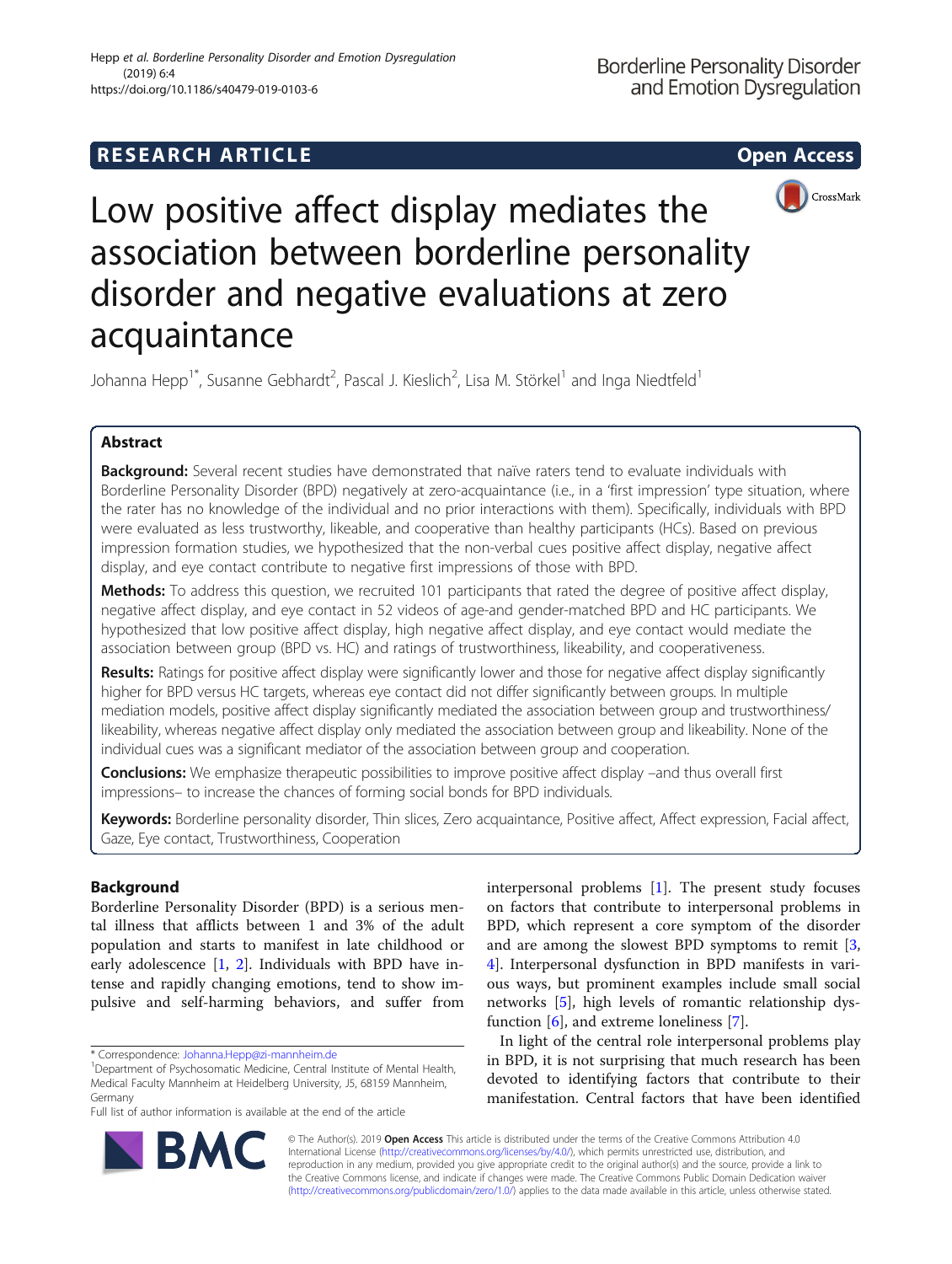include impairments in social cognition, deficits in cooperative behavior, and functional neuronal alterations (for an overview, see  $[8-10]$  $[8-10]$  $[8-10]$  $[8-10]$  $[8-10]$ ). Beyond these factors pertaining to altered processes on the part of the BPD individual, recent studies have also suggested that naïve raters form negative first impressions of those with BPD. Specifically, there is evidence that naïve raters tend to view BPD individuals negatively, which could contribute to interpersonal problems by way of negative behavior towards the BPD individual.

Most studies that assess how BPD individuals are perceived by others have focused on populations of health professionals and their attitudes towards BPD patients. These studies show that health professionals tend to evaluate BPD patients more negatively than other patient groups on dimensions such as likeability (for a review, see  $[11]$  $[11]$ ). Beyond these, there is also a small number of studies that assessed how BPD individuals are perceived at zero-acquaintance (i.e. in a 'first impression' type situation where the rater has no knowledge of the individual and no prior interactions with them), that is, when their diagnosis is not known. A series of studies by Daros and colleagues [[12](#page-6-0)] showed that, based on photographs, BPD individuals were evaluated as more mentally and physically ill than healthy participants at zero-acquaintance. Additionally, BPD individuals were attributed more negative emotions and less happiness than healthy control individuals in this sample. Additional research on zero-acquaintance judgments of BPD individuals was conducted by Oltmanns and colleagues [[13\]](#page-6-0) as well as Friedman and colleagues [\[14\]](#page-6-0), who collected large target samples of military personnel and over-sampled for personality disorder features. Short video sequences of targets talking about 'things they enjoy doing' were shown to student raters. Raters evaluated targets with high BPD features low on likeability, extraversion, agreeableness, openness, and conscientiousness, and high on neuroticism. However, since both studies eventually included only six individuals that fulfilled a formal BPD diagnosis, these findings are inconclusive for the clinical BPD population.

Building on these studies, our group has recently published a study using the 'Thin Slices' paradigm [\[15](#page-6-0)], in which we presented short videos of 52 BPD and ageand gender-matched healthy control (HC) participants ('targets') to two groups of student raters ( $N_1$  = 92,  $N_2$  = 44). These raters evaluated targets on the dimensions trustworthiness, likeability, and cooperativeness [[16](#page-6-0)]. In both samples, BPD targets were rated as significantly less trustworthy and less likeable, and in one sample also as less cooperative. Notably, these findings were present without raters knowing anything about the targets' mental health status, and therefore the influence of top-down processes such as stereotypes about mental

illness was excluded. Moreover, the effects were markedly larger when we presented videos without (vs. with) the audio trace. This led us to conclude that raters must have relied on visual cues to form their judgments to a substantial degree. Following from this, we developed the ensuing research question, which visual cues raters could have used to form their negative judgments about BPD targets. The current study addressed this research question, specifically focusing on observable behaviors as possible cues. We focused on specific behaviors since these could potentially be modified in a therapeutic context, aiming to counter negative first impressions.

## The present study

To select probable cues for the trustworthiness, likeability and cooperativeness judgments obtained in the previous study [\[16](#page-6-0)], we did an extensive literature search on previous Thin Slices studies. Our search revealed affect expression as a central cue that raters consistently used to form judgments on constructs that measure some form of cooperativeness. Multiple studies found that raters use the intensity and frequency of positive versus negative affect expression (especially overt smiling) as a cue for agreeableness and altruism  $[17–23]$  $[17–23]$  $[17–23]$  $[17–23]$ , and also cooperative behavior in economic games [[22](#page-6-0)]. Beyond this, the display of positive facial affect was found to be a cue for likeability [[20](#page-6-0), [24\]](#page-6-0), and for trustworthiness ratings [\[24](#page-6-0)–[28](#page-6-0)]. In addition to facial affect display, the level of eye contact or looking straight into the camera emerged as another cue from the literature. In previous studies, the degree of eye contact was positively associated with agreeableness ratings [[17](#page-6-0), [29\]](#page-6-0) as well as likeability [[30](#page-6-0)–[32\]](#page-6-0) and trustworthiness ratings [\[33\]](#page-6-0).

Based on this research, we selected positive affect (PA) display, negative affect (NA) display, and eye contact (EC) as potential cues for trustworthiness, likeability, and cooperativeness. Specifically, we expected these cues to mediate the observed relationship between BPD diagnostic status and poorer overall evaluation of trustworthiness, likeability and cooperativeness. Our assumption was also based on previous evidence that BPD individuals show low levels of PA display in experimental contexts, such as in reaction to PA induction  $[34]$  $[34]$ , during a cyberball game  $[35]$  $[35]$ , or in response to emotional pictures [\[36](#page-6-0)]. Likewise, BPD individuals displayed more NA (measured using facial electromyography) in previous studies when viewing emotional pictures [[36](#page-6-0)–[38](#page-6-0)] and during a problem-focused interview [[39](#page-6-0)]. Previous evidence on reduced EC in BPD is lacking and therefore the examination of this cue is to be considered somewhat exploratory.

In sum, previous studies have provided first evidence that BPD individuals are evaluated negatively at a zero-acquaintance level, but it is yet unknown what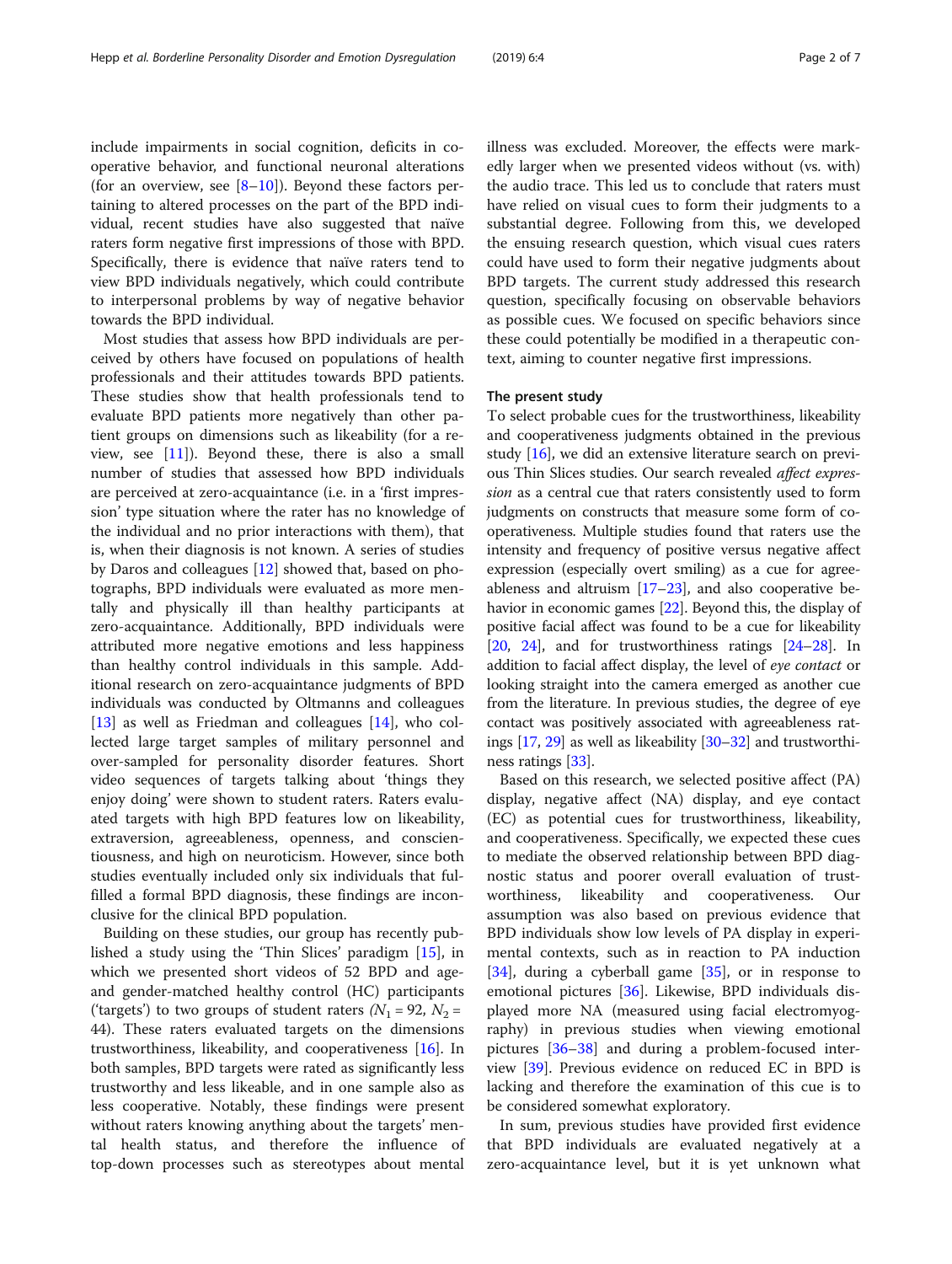these negative evaluations are based on. We identified PA and NA display as well as EC as potential cues for negative evaluations and expected BPD individuals to display more NA, less PA, and less EC. We expected that these observable cues would mediate the association between BPD status and negative evaluations on the traits trustworthiness, likeability, and cooperativeness.

## Methods

## Participants

A total of 101 participants were recruited via a participant pool of the University of Mannheim. Participants were between 18 and 55 years old  $(M = 23.7, SD = 4.5)$ and the majority of participants were female (60.4%), held a university entrance level degree (98.0%), and were students (84.2%) with a monthly income of less than 1000 Euros (76.2%).

#### Procedure

Ethics approval for this study was granted by the Medical Ethics Committee II of the medical faculty Mannheim at Heidelberg University (protocol no. 2013-654 N-MA). At the beginning of the study, participants received detailed information about the study procedure and instructions. All participants gave written informed consent prior to participation. After providing demographic information, participants saw the 52 target videos and rated several nonverbal cues after each video. Participants enrolled in psychology majors received course credit for their participation.

## **Material**

### Video-material

Detailed information on the generation of the video material is presented in Hepp et al. [\[16](#page-6-0)]. The video material comprised videos of 26 BPD and 26 age- and gender-matched HC participants. Participants were diagnosed by experienced clinicians using the structured clinical interview for DSM-IV SCID-I [\[40](#page-6-0)] and the international personality disorder examination IPDE [[41](#page-6-0)]. Inclusion criteria were a current DSM-IV BPD diagnosis for the BPD group and the absence of any current or lifetime mental disorder or personality disorder for the HC group. In both groups, 46% of participants were men, and age did not differ significantly between the groups ( $M_{\rm BPD}$  $= 32.2$ ,  $SD<sub>BPD</sub> = 7.7$ ;  $M<sub>HC</sub> = 31.9$ ,  $SD<sub>HC</sub> = 8.0$ ;  $t(50) = -0.11$ ,  $p = .916$ ). Further demographic and diagnostic information on the target sample is presented in Hepp et al. [\[16\]](#page-6-0).

Target participants were filmed while talking about their personal preferences (their favourite book, colour, movie, car, animal, food, hobby, and holiday destination). For the current study, videos were cut at 30 s and presented without the audio trace to exclude potential effects of speech content or prosody. Before the video-recording, target participants played an economic game called dictator game [[42](#page-6-0)]. Participants were given an envelope containing 5 Euros in 50 cent coins and instructed to divide this money between themselves and an 'unknown third person'. Participants extracted the money under complete anonymity and the recipients of the money remained unknown and had no way to react to the allocation. The amount of money shared in the dictator game is typically seen as an indicator of active cooperation or altruism. BPD and HC targets did not differ in the amount of money they actually shared,  $t(50) = 0.35$ ,  $p = .727$ ,  $d = 0.10$ .

#### Trustworthiness, likeability, and cooperativeness ratings

Trustworthiness, likeability, and cooperativeness (estimated money shared in dictator game) ratings for each target were obtained in a sample of 44 rater participants, which has previously been reported in Hepp et al. [\[16](#page-6-0)]. For the current study, we used the average ratings for each category per target. Ratings in all three categories were lower for BPD than for HC targets. BPD targets were evaluated as less trustworthy ( $M_{\text{BPD}} = 2.32$ ,  $SD_{\text{BPD}}$  $= 0.48, M<sub>HC</sub> = 2.93, SD<sub>HC</sub> = 0.51, t(50) = -4.44, p < .001,$  $d = 1.23$ ), less likeable ( $M_{\rm BPD} = 2.16$ ,  $SD_{\rm BPD} = 0.60$ ,  $M_{\rm HC}$  $= 2.78$ ,  $SD<sub>HC</sub> = 0.71$ ,  $t(50) = -3.40$ ,  $p = .001$ ,  $d = 0.94$ ), and less cooperative in terms of estimated money allocation in the dictator game  $(M_{\text{BPD}} = 2.02, SD_{\text{BPD}} = 0.27,$  $M_{\text{HC}} = 2.27$ ,  $SD_{\text{HC}} = 0.31$ ,  $t(50) = -3.17$ ,  $p = .003$ ,  $d =$ 0.88).

### Cue ratings

Participants in the present study saw all 52 target videos and rated targets on nine different cues on a scale from 0 ("not at all") to 5 ("very much"). The selection of cues included the three cues of interest for the current study: PA display ("The person often showed positive emotions, e.g. smiled."), NA display ("The person often showed negative emotions, e.g. frowned"), and EC ("The person often looked directly into the camera"). In addition to these cues, we collected data on six further cues including "The person seemed distant and cool", "The person seemed relaxed and confident", "The person seemed educated and cultivated", "The person is attractive", "The person had a feminine appearance", and "The person had a masculine appearance". These variables were not related to the purpose of the current study, because they are not descriptors of a specific behaviour of the target, but rather pertain to global impressions. They are, thus, at a different level of granularity than the observable behaviours PA, NA and EC. With the purpose in mind of identifying directly modifiable behaviours, we have only analysed cues at the highest level of granularity and excluded variables that represented more global impressions. Though not analysed herein, we provide data for all additional cues in the online supplemental materials.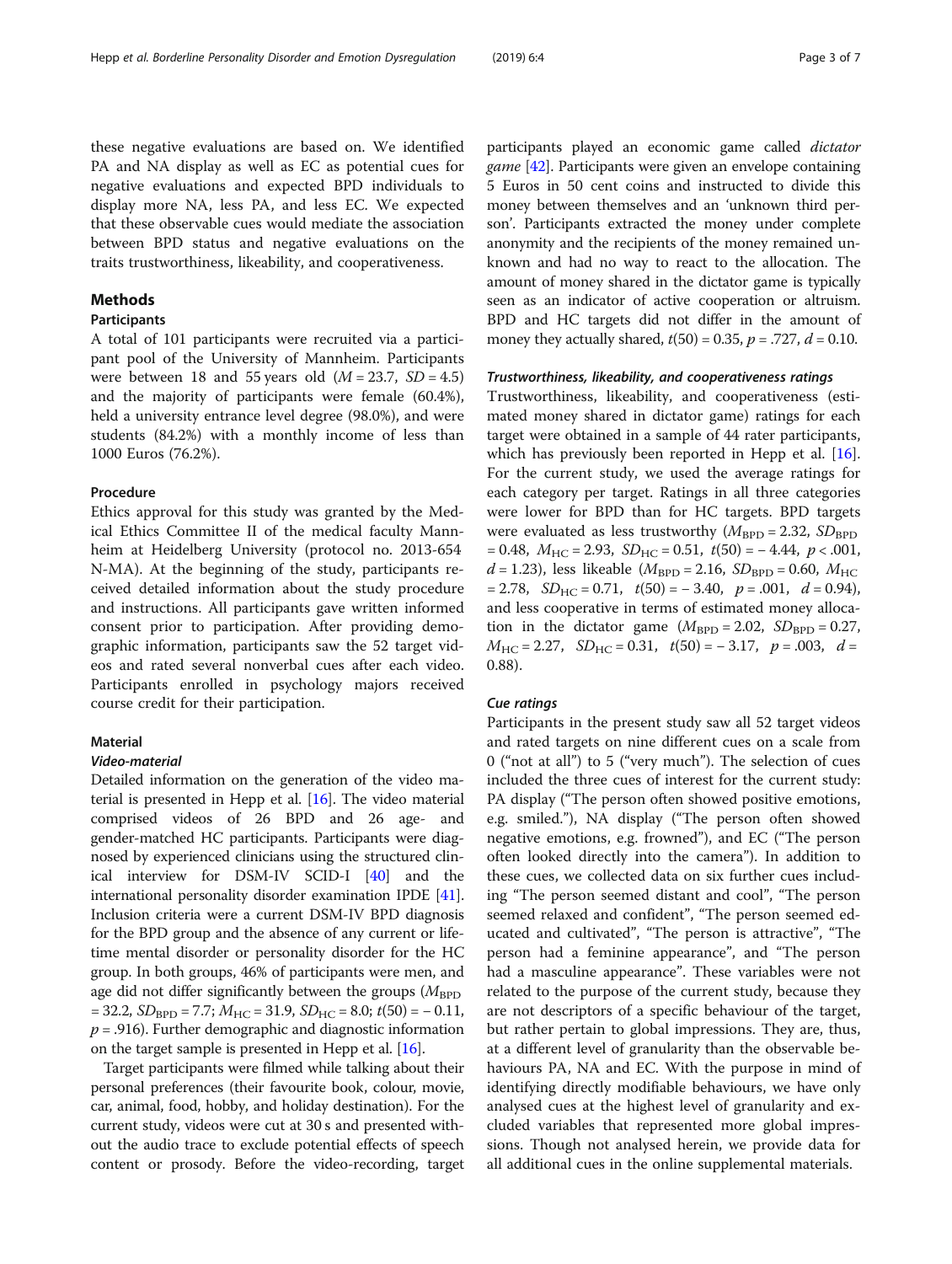## Data analysis

To assess whether our previous finding that BPD individuals are seen as less trustworthy, less likeable, and less cooperative at zero acquaintance could be explained by PA, NA, and EC, we averaged each cue rating per target video and employed three mediation models using path analyses. We specified PA, NA, and EC (jointly) as mediators of the association between target group (BPD vs. HC) and trustworthiness, likeability, and cooperativeness ratings. Analyses were conducted in R, using the sem function of the *lavaan* package  $[43]$  with conventional standard errors. For the indirect effects, we additionally computed bootstrapped bias-corrected confidence intervals  $(Cl_{boot})$ using the adjusted bootstrap percentile method.

## Results

Descriptive statistics for the cue ratings by target group are presented in Table 1. As expected, BPD targets were rated as showing less PA, and more NA than HC targets. However, target groups did not differ significantly in perceived EC (although the Bayes factor for this test was inconclusive). Results of the mediation models presented in Fig. [1](#page-4-0) corroborate this picture, showing that group significantly predicted PA and NA, but not EC. Moreover, NA significantly predicted only likeability ratings, whereas PA predicted all three constructs, trustworthiness, likeability and cooperativeness. EC was not a significant predictor of any of the three criteria. In the context of the three mediators, group had a significant (negative) direct effect on trustworthiness, but not on likeability or cooperativeness. In other words, whether a target participant was in the BPD or the HC group significantly predicted how trustworthy, but not how likeable and cooperative they were rated, when PA, NA, and EC were statistically adjusted for.

Indirect effects indicated that the group-trustworthiness association was significantly mediated by PA ( $b = -0.22$ ,  $CI_{\text{boot}} = [-0.52; -0.04], p = .037$  and NA display  $(b = -$ 0.20,  $CI_{\text{boot}} = [-0.47; -0.03], p = .040$  but not EC (b = 0.02,  $CI_{\text{boot}} = [-0.03; 0.16]$ ,  $p = .490$ ). The total indirect effect for the multiple mediation was significant  $(b = -0.39,$  $CI<sub>boot</sub> = [-0.65; -0.19], p = .001).$ 

**Table 1** Descriptive statistics by target group for the cues positive affect (PA) display, negative affect (NA) display, and eye contact (EC)

|  | BPD and the set of the set of the set of the set of the set of the set of the set of the set of the set of the |  | HC |  |                                               |  |  |
|--|----------------------------------------------------------------------------------------------------------------|--|----|--|-----------------------------------------------|--|--|
|  |                                                                                                                |  |    |  | Cue M SD M SD t(50) p d $BF_{10}$             |  |  |
|  |                                                                                                                |  |    |  | PA 1.65 0.80 2.49 1.17 -3.04 .004 0.84 10.55  |  |  |
|  |                                                                                                                |  |    |  | NA 1.69 0.63 1.02 0.59 3.98 <.001 1.10 109.98 |  |  |
|  |                                                                                                                |  |    |  | EC 2.54 0.81 2.97 0.95 -1.79 .080 0.50 1.02   |  |  |

Note. BPD = targets with Borderline Personality Disorder, HC = healthy control targets

Results of between group t-tests are reported including two-sided Jeffrey-Zellner-Siow Bayes factors for evidence of H1 over H0 (BF $_{10}$ , H0: difference between groups = 0)

The group-likeability association was significantly mediated only by PA display ( $b = -0.40$ ,  $CI_{\text{boot}} = [-0.82; -0.13]$ ,  $p = .013$ ), but not NA ( $b = -0.13$ ,  $CI_{boot} = [-0.40; 0.11]$ , p  $= .247$ ) or EC ( $b = 0.03$ ,  $CI<sub>boot</sub> = [-0.04; 0.21]$ ,  $p = .428$ ). The total indirect effect for the multiple mediation was significant ( $b = -0.49$ ,  $CI<sub>boot</sub> = [-0.83; -0.21]$ ,  $p = .002$ ).

The association between target group and estimated cooperativeness (i.e. money allocation in the dictator game) was not significantly mediated by either cue individually (PA:  $b = -0.11$ ,  $CI_{boot} = [-0.28; 0.00]$ ,  $p = .094$ ; NA:  $b = -0.06$ ,  $CI_{boot} = [-0.23; 0.07]$ ,  $p = .345$ ; EC:  $b =$ 0.00,  $CI<sub>boot</sub> = [-0.05; 0.06], p = .950$  but the total indirect effect indicated a significant overall mediation ( $b = -$ 0.17,  $CI<sub>boot</sub> = [-0.33; -0.06], p = .004$ .

## **Discussion**

The present study aimed to address the question why individuals with BPD are evaluated more negatively than healthy individuals at zero-acquaintance [\[12](#page-6-0)–[14](#page-6-0), [16\]](#page-6-0). We hypothesized that negative zero-acquaintance evaluations would be influenced by non-verbal cue displays by targets. To address this question, we used a target dataset with videos of 26 BPD and 26 age- and gender-matched HC individuals. In a previous study using the same target set, we observed that BPD targets were evaluated as less trustworthy, likeable, and cooperative  $[16]$ . Based on an extensive literature search, we identified PA display, NA display, and EC as likely nonverbal cues for negative ratings on the dimensions trustworthiness, likeability and cooperativeness. In the present study, we collected ratings of PA, NA, and EC for the 52 target videos from 101 raters. Next, we specified these ratings as mediators of the association between target group (BPD vs. HC) and trustworthiness, likeability as well as cooperativeness.

We found that BPD targets were rated as showing less PA and more NA than HC targets, which corroborates a number of previous findings [\[12,](#page-6-0) [34](#page-6-0)–[39\]](#page-6-0). Importantly, PA display mediated the association between BPD group membership and likeability as well as between BPD group and trustworthiness. In contrast, NA display only mediated the association between target group and trustworthiness. Contrary to our hypothesis, the amount of EC did not significantly differ between the target groups and consequently did not mediate any of these associations. Moreover, neither cue individually mediated the group-cooperativeness association.

The importance of PA display for creating positive impressions on a range of global traits has previously been discussed (e.g., [\[25\]](#page-6-0)), in the sense that PA signals overall approachability and encourages social bonds. Relating this back to the BPD population, and especially to interpersonal problems in BPD, it seems likely that low rates of PA display and associated poorer first impressions contribute to social isolation and interpersonal problems,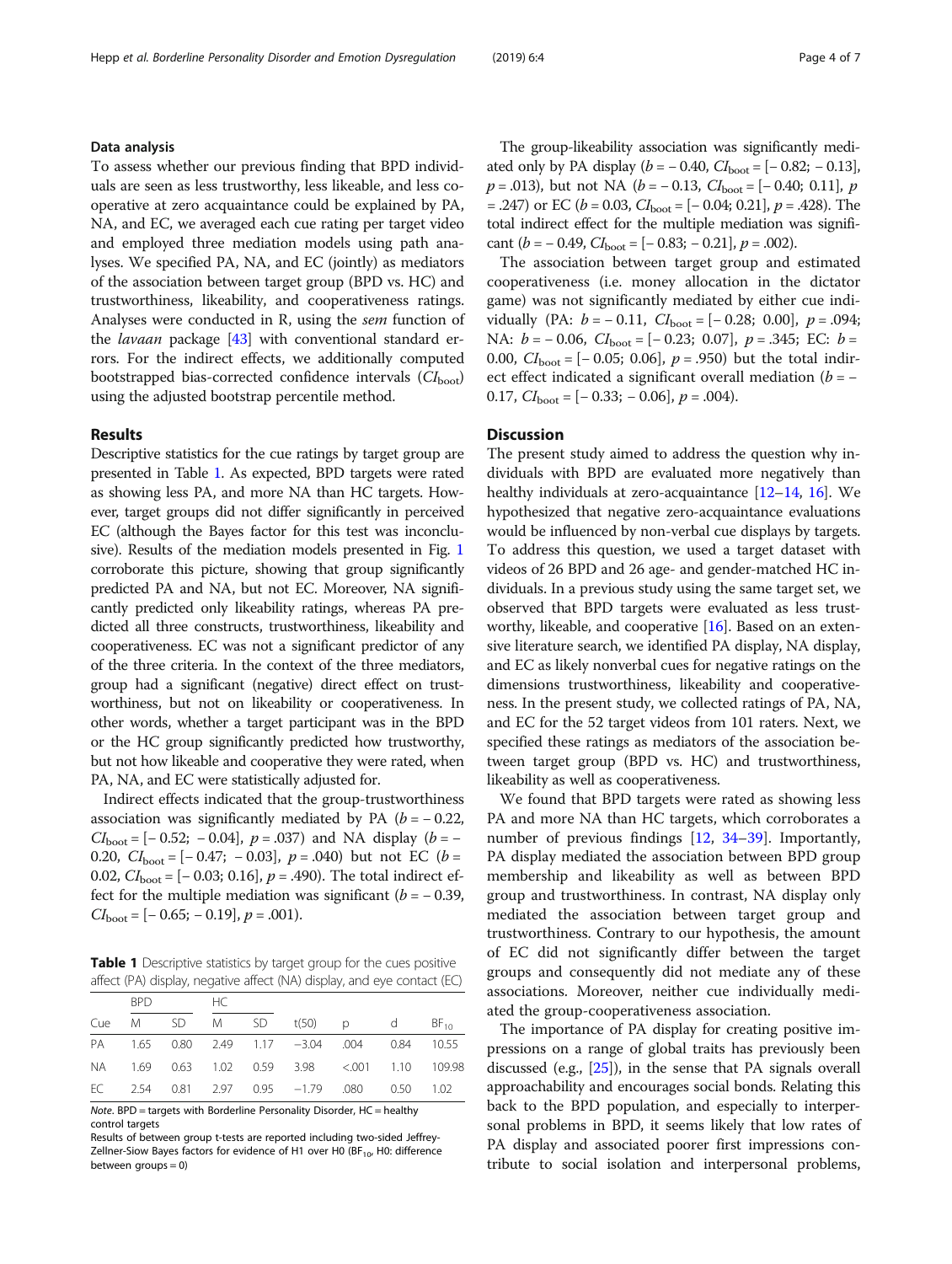<span id="page-4-0"></span>

because it might influence the initial behavior of an interaction partner. In other words, it seems likely that interpersonal problems in BPD are not only a result of impairments on the side of the BPD individual, but also of negative first impressions that other people form about those with BPD.

## Limitations and implications

A central limitation of the cue based design we employed herein is that it relies on subjective *ratings* of cues (even though this is a common practice with Thin Slices studies, e.g. 17). The sample we report herein rated BPD targets as showing less PA and more NA than HC targets, but this does not constitute a definite, objective measure of their affect display. For this reason, more recent approaches to cue based designs aim towards more objective measures of cues, for instance by using electromyography, or software that detects facial affect display based on patterns of muscle activation in the face<sup>1</sup>.

Additionally, the set of cues we chose, while strongly informed by previous evidence, is clearly not exhaustive and there are a multitude of other non-verbal behaviors raters could have relied on. Therefore, future studies are needed to replicate the present findings and extend the set of cues. Moreover, mediation analysis as used herein does not imply that significant mediators are at all causal or that another mediation model would not better explain the associations between group and trustworthiness/likeability/cooperativeness (see [\[44\]](#page-6-0)). This again stresses the need for increasing objectivity and reliability of the cue ratings and extending the set of cues, or ideally even manipulating cues in experimental designs.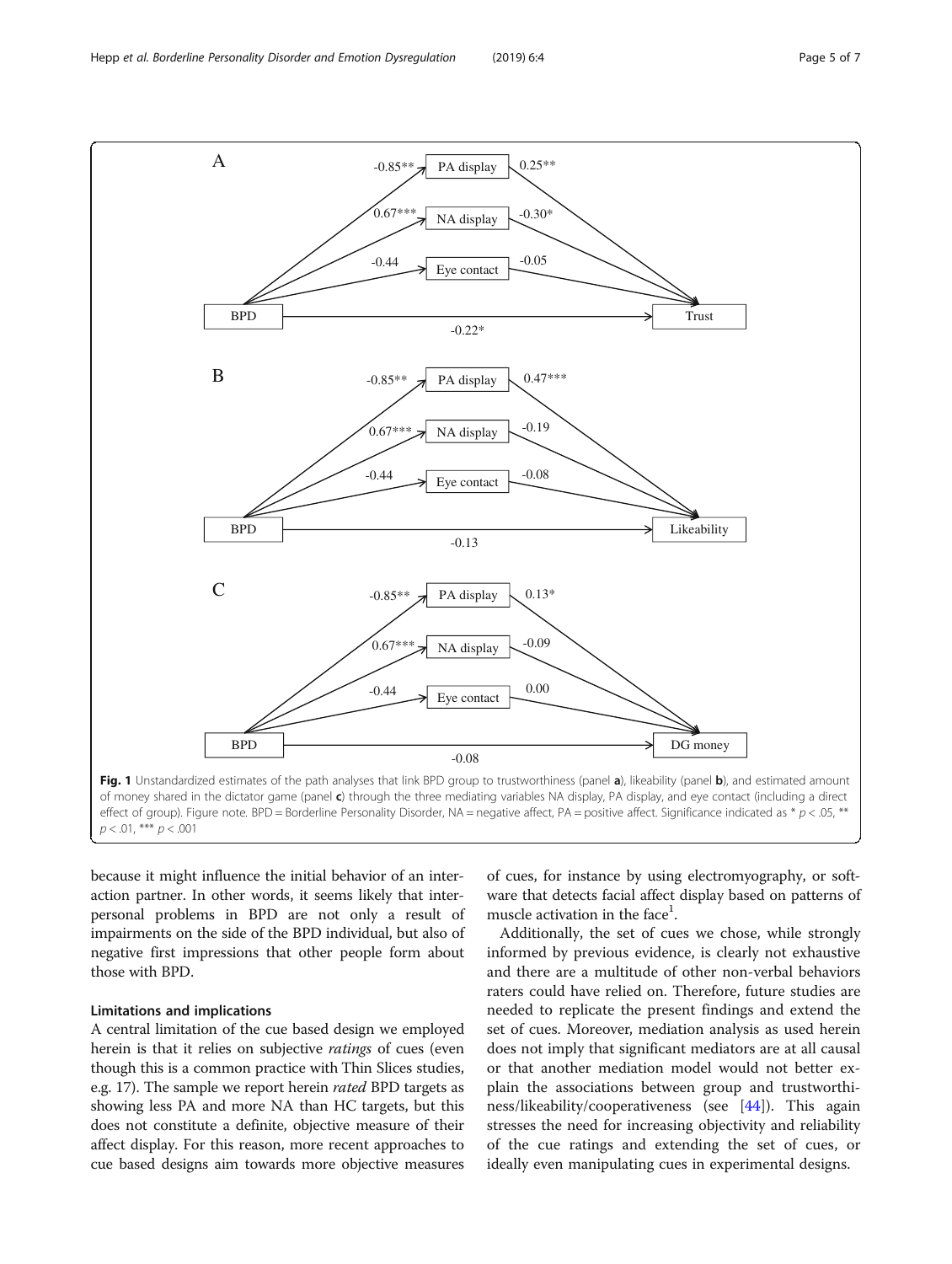Nonetheless, affect expression provides a first, very clear target to address in further studies, and possibly also in therapeutic contexts. Therefore, it would be desirable to further refine the knowledge about how exactly affect expression informs global evaluations. Herein, we asked participants how 'often' targets showed behaviors such as smiling or frowning, thus assessing most likely the frequency of a certain display of affect. Other studies could distinguish between frequency, intensity, and duration, as these might have differential effects. For example, it would be helpful to know whether a brief but very intense smile could 'compensate' the influence of multiple minor frowns on the global expression.

In addition to further researching different types of cues and their relative relevance, future studies should address the question of diagnostic specificity. In the present study, we included only one clinical group of BPD individuals and thus cannot conclude whether the findings we made are an effect of specific BPD pathology, or psychopathology in general. Moreover, the target sample we report suffered from substantial comorbidity, which is common in BPD samples (e.g., [\[2](#page-6-0)]), but also entails the limitation that major comorbid conditions such as depression could have contributed to the observed lower rate of PA and more NA expression. Therefore, at this point, it would be premature to argue that our findings are specific to BPD. However, although few social bonds and interpersonal problems afflict patients of various disorders, it seems reasonable to study BPD individuals, as they are very prominently affected. Eventually, the finding we report herein may actually apply to other types of psychopathology as well and addressing affect display may be helpful for a range of patient groups.

The topic of affect display could be integrated in existing treatments of BPD such as dialectical behavior therapy [\[45\]](#page-6-0), either by way of including it in skills training, or in other forms of social competence training. In any scenario, the inclusion of video-feedback could be particularly beneficial. The current results suggest a focus on PA display, as it had the strongest effects on global attributions of trustworthiness and likeability. Suppression of NA display, in contrast, may be a two-edged sword. On the one hand, the present findings and conceptualizations of NA as a withdrawal or threat signal would suggest including reduction of NA expression in therapeutic approaches. On the other hand, suppression of NA is (even outside of clinical samples) largely considered to be a poorly effective emotion regulation strategy that can actually increase subjective and physiological arousal (e.g., [[46\]](#page-6-0)). Therefore, therapeutic interventions to increase PA display seem the most likely starting point based on the limited evidence that is currently available.

## Conclusion

The present findings provide first evidence that a lack of facial PA expression and, to a lesser degree, also a high

level of facial NA expression could contribute to negative evaluations of BPD individuals at zero-acquaintance. Thus, fostering BPD patients' PA expression in therapeutic settings may help them elicit a more positive first impression in others. In our opinion, replication of the present findings and extension to a broader set of cues pertaining to non-verbal behaviors is the necessary next step. Any attempts to modify impression management in therapeutic settings can only come after this. Nonetheless, we hope that the potential benefit for patient populations will encourage other researchers to follow up on this question. If it were possible to teach patients to improve their impression management by way of learning to express PA more readily, and thus elicit a more positive first impression, this could increase BPD individuals' opportunities to form social bonds and improve their chances at maintaining them.

## **Endnotes**

<sup>1</sup>Since we wanted target participants to provide a video Thin Slice that was as naturalistic as possible, we chose not to attach electrodes to their faces or instruct them to restrict their movement, which would have been necessary to obtain reliable scores of facial affect based on computer algorithms.

#### Abbreviations

BF<sub>10</sub>: Jeffrey-Zellner-Siow Bayes factor; BPD: Borderline Personality Disorder; CI<sub>boot</sub>: Bootstrapped bias-corrected confidence interval; DSM-IV: Diagnostic and statistical manual of mental disorders; EC: Eye contact; HC: Healthy control participants; IPDE: International personality disorder examination; NA: Negative affect; PA: Positive affect; SCID-I: Structured clinical interview for DSM-IV

#### Acknowledgements

The authors would like to thank Prof. Dr. Georg Alpers for the generous use of his lab space at the University of Mannheim and valuable feedback on the study design. We acknowledge financial support by Deutsche Forschungsgemeinschaft within the funding programme Open Access Publishing, by the Baden-Württemberg Ministry of Science, Research and the Arts and by Ruprecht-Karls-Universität Heidelberg.

#### Funding

This research was supported by a grant (NI 1591/1–1) of the German Research Foundation to IN.

#### Availability of data and materials

The datasets generated and analyzed during the current study are available in the OSF repository, <https://osf.io/tqbka/>.

#### Authors' contributions

JH, SG, and IN conceived the study design. JH, SG, and LS collected the data. JH and PJK analyzed the data. JH drafted the manuscript and all authors provided critical revisions to the manuscript. All authors have approved the final version of the manuscript.

#### Ethics approval and consent to participate

Ethics approval for this study was granted by the Medical Ethics Committee II of the medical faculty Mannheim at Heidelberg University (protocol no. 2013-654 N-MA). All participants provided written, informed consent prior to participation.

### Consent for publication

Not applicable.